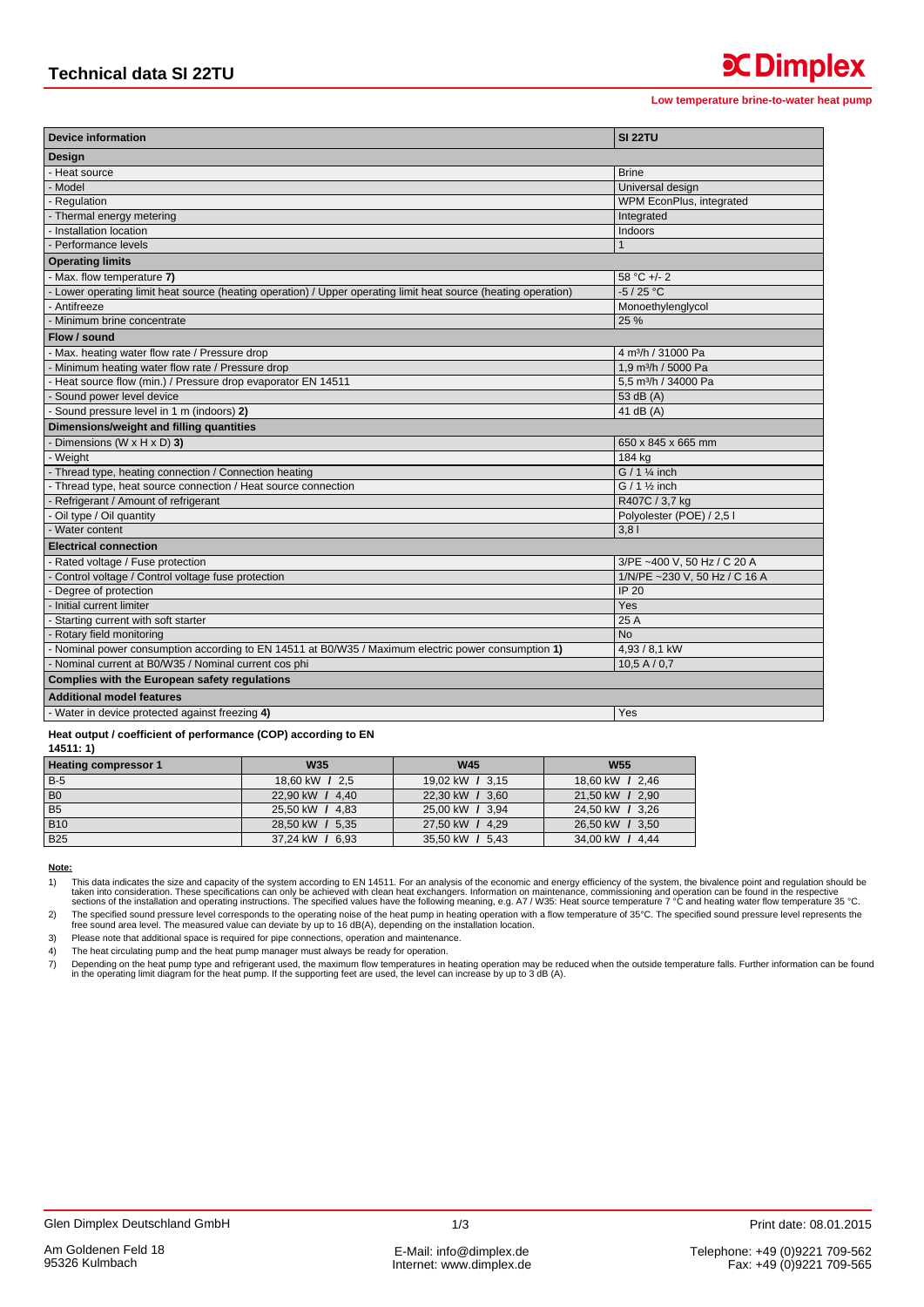Low temperature brine-to-water heat pump

**CDimplex** 



Print date: 08.01.2015